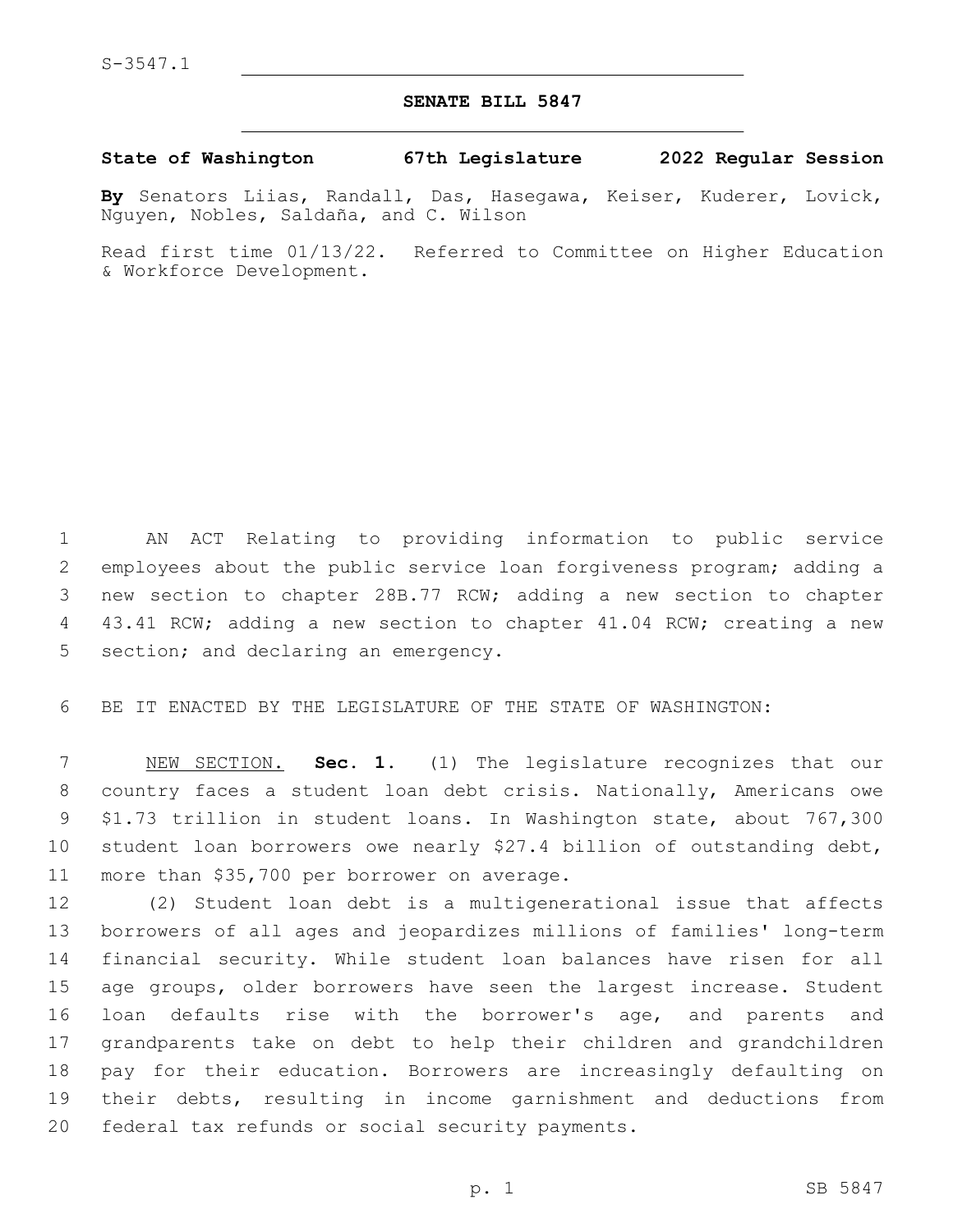(3) The legislature further recognizes that the federal government offers and provides loan forgiveness for individuals who have worked in a public service job full time and have made qualifying payments towards their student loans. Unfortunately, the eligibility criteria to qualify for this program has been complex, leading to low approval rates for individuals who would otherwise qualify. By providing more public awareness of this program, the legislature intends to help alleviate the student loan debt burden of those who have committed their lives to public service.

(4) It is the intent of the legislature to do the following:

 (a) Develop materials to increase awareness of the federal public 12 service loan forgiveness program;

 (b) Create a program for state agencies and other public service employers to certify employment for the purpose of the public service 15 loan forgiveness program; and

 (c) Acknowledge the work done outside the classroom by part-time academic employees, allowing for those hours to be counted towards the definition of full time for the public service loan forgiveness 19 program as set forth in 34 C.F.R. Sec. 685.219.

 NEW SECTION. **Sec. 2.** A new section is added to chapter 28B.77 21 RCW to read as follows:

 (1) The student loan advocate, established in RCW 28B.77.007, shall develop, and update annually as necessary, materials designed to increase awareness of the public service loan forgiveness program. 25 Materials include, at minimum:

 (a) A standardized letter for public service employers to send to their employees briefly summarizing the public service loan forgiveness program, information about what eligible employees are required to do in order to benefit from the program, and how an eligible employee may contact their student loan servicer for 31 additional resources;

 (b) A detailed fact sheet describing the public service loan forgiveness program, including the official website address maintained by the United States department of education for the program and contact information for the student loan advocate; and

 (c) A document containing frequently asked questions about the 37 public service loan forgiveness program.

 (2) The student loan advocate shall coordinate with the office of financial management, the secretary of state, local governmental

p. 2 SB 5847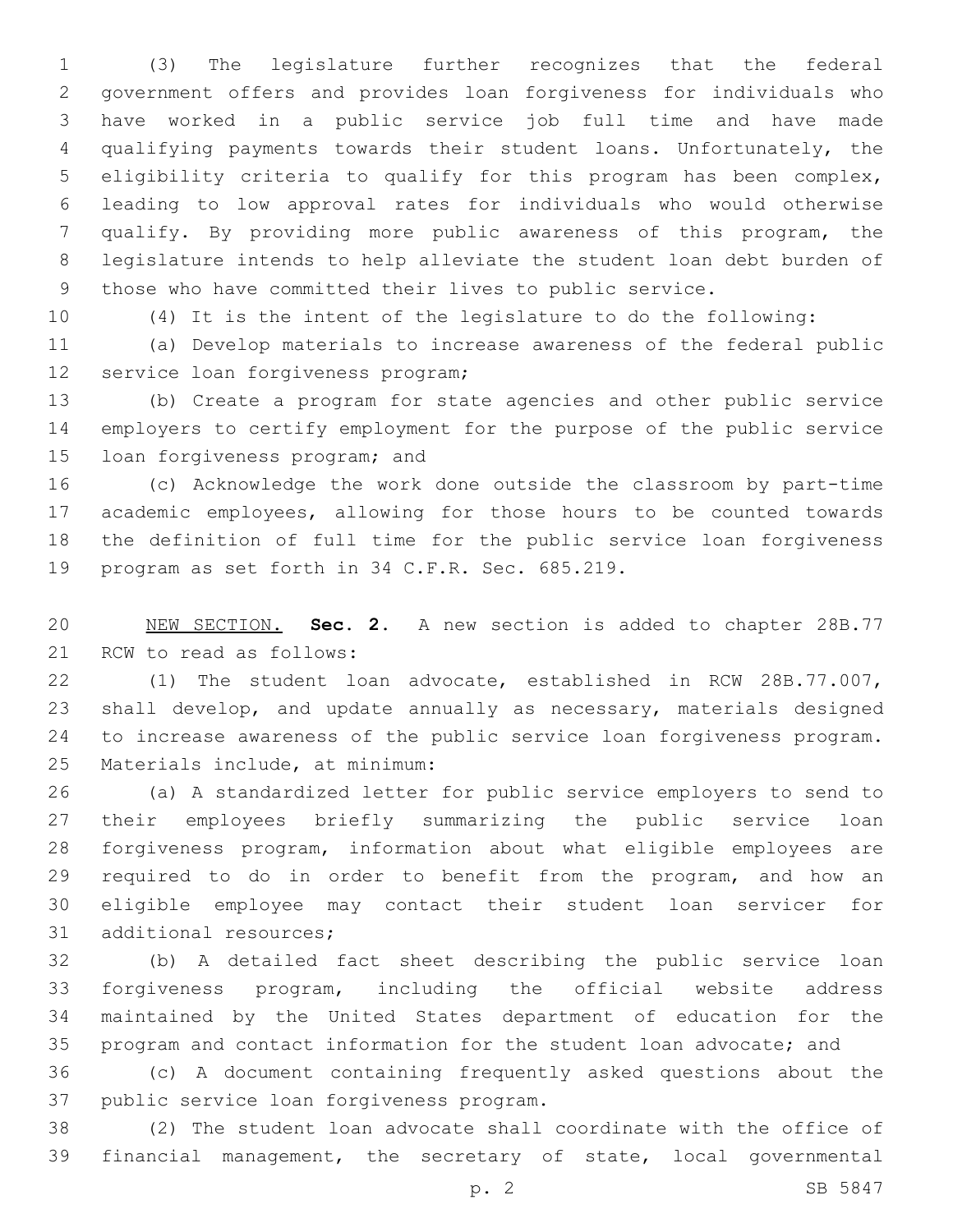entities, and other relevant agencies and public service employer entities to ensure that public service employers receive materials 3 developed in subsection (1) of this section.

 (3) For purposes of this section, the definitions in this 5 subsection apply:

(a) "Public service employer" includes the following:

 (i) Any governmental entity including state, county, city, or other local government entity including political subdivisions, such as office, department, independent agency, school district, public 10 college or university system, public library system, authority, or 11 other body including the legislature and the judiciary;

 (ii) Any employer that has received designation as a tax-exempt organization pursuant to Title 26 U.S.C. Sec. 501(c)(3) of the federal internal revenue code of 1986, as amended;

 (iii) Any other entities identified as a public service job in 16 Title 20 U.S.C. Sec. 1087e(m).

 (b) "Public service loan forgiveness program" means the federal loan forgiveness program established pursuant to Title 20 U.S.C. Sec. 19 1087e(m) and 34 C.F.R Sec. 685.219.

 NEW SECTION. **Sec. 3.** A new section is added to chapter 43.41 21 RCW to read as follows:

 (1) The office of financial management shall develop a program for state agencies and other public service employers to certify employment for the purposes of the public service loan forgiveness program and assist the student loan advocate in creating and distributing materials designed to increase awareness of the public service loan forgiveness program set forth in section 1 of this act.

 (2) For purposes of this section, the definitions in this 29 subsection apply:

 (a) "Certifying employment" means either completing the employer sections of the public service loan forgiveness form or sharing data directly with the United States department of education that corresponds to the information required for the public service loan 34 forgiveness form.

(b) "Public service employer" includes the following:

 (i) Any governmental entity including state, county, city, or other local government entity including political subdivisions, such as office, department, independent agency, school district, public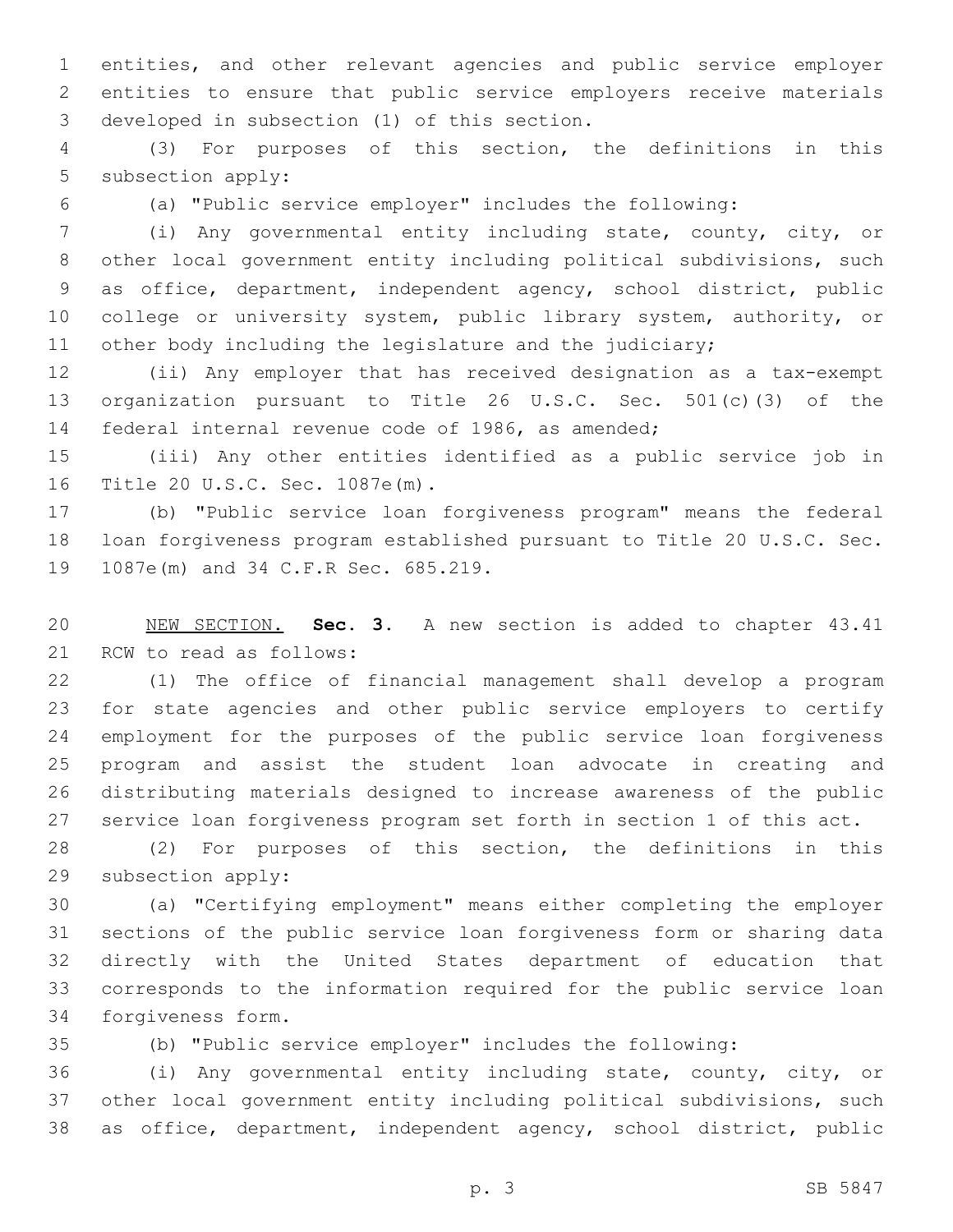college or university system, public library system, authority, or other body including the legislature and the judiciary;

 (ii) Any employer that has received designation as a tax-exempt organization pursuant to Title 26 U.S.C. Sec. 501(c)(3) of the 5 federal internal revenue code of 1986, as amended;

 (iii) Any other entities identified as a public service job in Title 20 U.S.C. Sec. 1087e(m).7

 (c) "Public service loan forgiveness program" means the federal loan forgiveness program established pursuant to Title 20 U.S.C. Sec. 10 1087e(m) and 34 C.F.R. Sec. 685.219.

 (d) "State agency" or "agency" means departments, offices, agencies, or institutions of state government, the legislature, institutions of higher education, school districts, and educational 14 service districts.

 NEW SECTION. **Sec. 4.** A new section is added to chapter 41.04 16 RCW to read as follows:

 (1) A public service employer shall provide the materials described in section 2 of this act in written or electronic form to:

19 (a) All employees annually;

 (b) Newly hired employees within 30 days of the employee's first 21 day of employment.

 (2) Public service employers must certify employment for the purposes of the public service loan forgiveness program in accordance with the program established in section 3 of this act.

 (a) If a public service employer does not directly certify employment with the United States department of education, the public service employer must annually provide notice of renewal and a copy of the public service loan forgiveness form with employer information and employment certification sections of the form already completed reflecting at least the last 12 months of employment to:

 (i) An employee who requests a public service loan forgiveness 32 form:

 (ii) Any current employee for whom the public service employer 34 has previously certified employment; and

(iii) An employee who has separated from service or employment.

 (b) A public service employer shall not unreasonably delay in 37 certifying employment.

 (c) A public service employer may seek permission from its 39 employees prior to certifying their employment.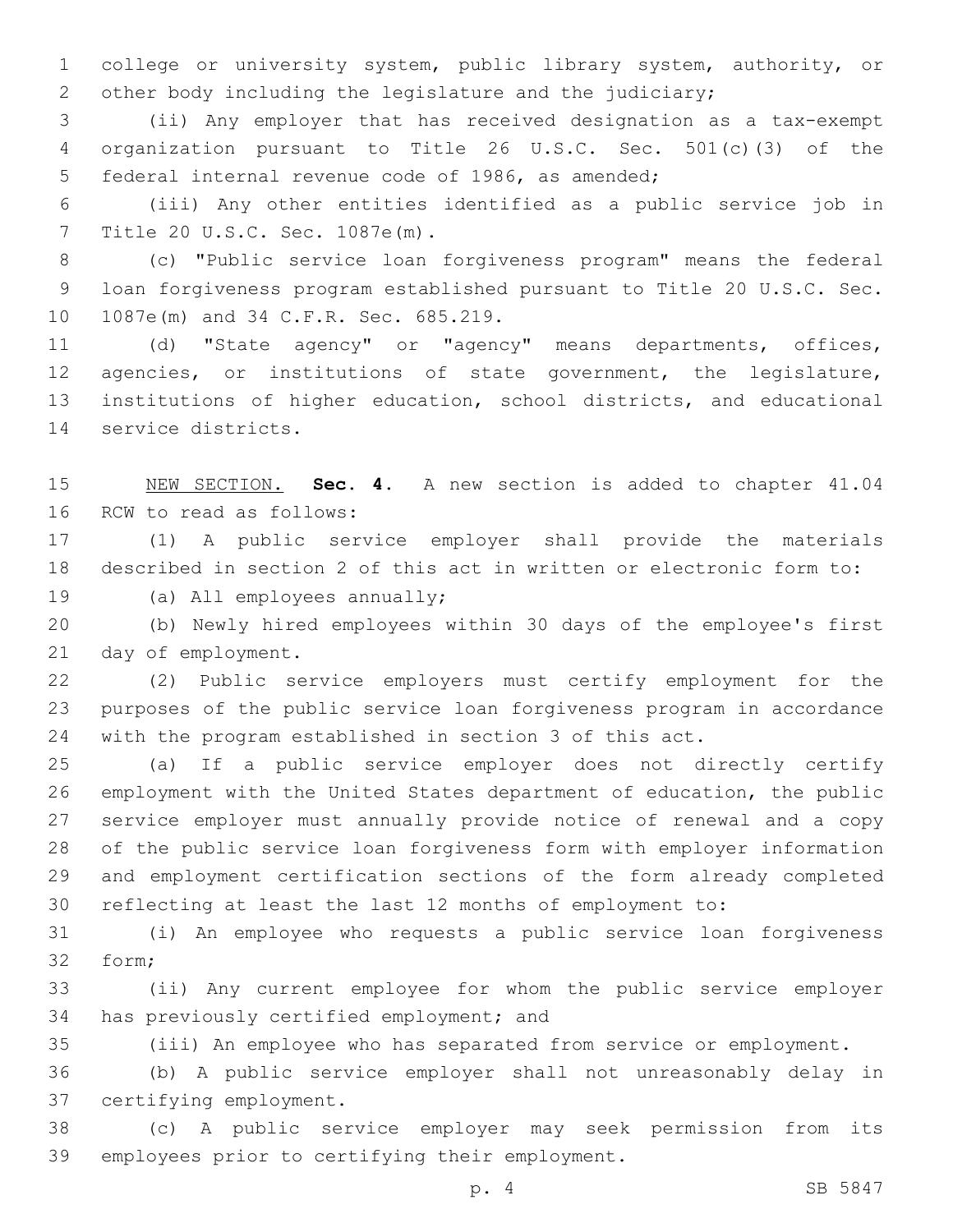(d) For the purpose of determining whether a part-time academic employee is considered full time for certifying employment for the public service loan forgiveness program, duties performed in support of, or in addition to, contractually assigned in-class teaching hours must be included. To calculate this, each hour of in-class teaching time shall be multiplied by 3.35 hours. This subsection shall not supersede any calculation or adjustment established by a collective bargaining agreement or employer policy for additional work done outside of in-class teaching. A state agency shall not treat any adjusted total hours worked differently from hours worked without an adjustment when determining whether an employee is full time.

 (e) A public service employer may send the information necessary for public service loan forgiveness employment certification to the United States department of education, or its agents, if the United States department of education permits public service employers to certify employment for past or present individual employees or groups of employees directly, notwithstanding other provisions of law.

 (3) For purposes of this section, the definitions in this 19 subsection apply:

 (a) "Certifying employment" means either completing the employer sections of the public service loan forgiveness form or sharing data directly with the United States department of education that corresponds to the information required for the public service loan 24 forgiveness form.

 (b) "Full time" has the same meaning as set forth in 34 C.F.R. 26 Sec. 685.219.

(c) "Public service employer" includes the following:

 (i) Any governmental entity including state, county, city, or other local government entity including political subdivisions, such as office, department, independent agency, school district, public college or university system, public library system, authority, or other body including the legislature and the judiciary;

 (ii) Any employer that has received designation as a tax-exempt organization pursuant to Title 26 U.S.C. Sec. 501(c)(3) of the federal internal revenue code of 1986, as amended;

 (iii) Any other entities identified as a public service job in 37 Title 20 U.S.C. Sec. 1087e(m).

 (d) "Public service loan forgiveness program" means the federal loan forgiveness program established pursuant to Title 20 U.S.C. Sec. 40 1087e(m) and 34 C.F.R. Sec. 685.219.